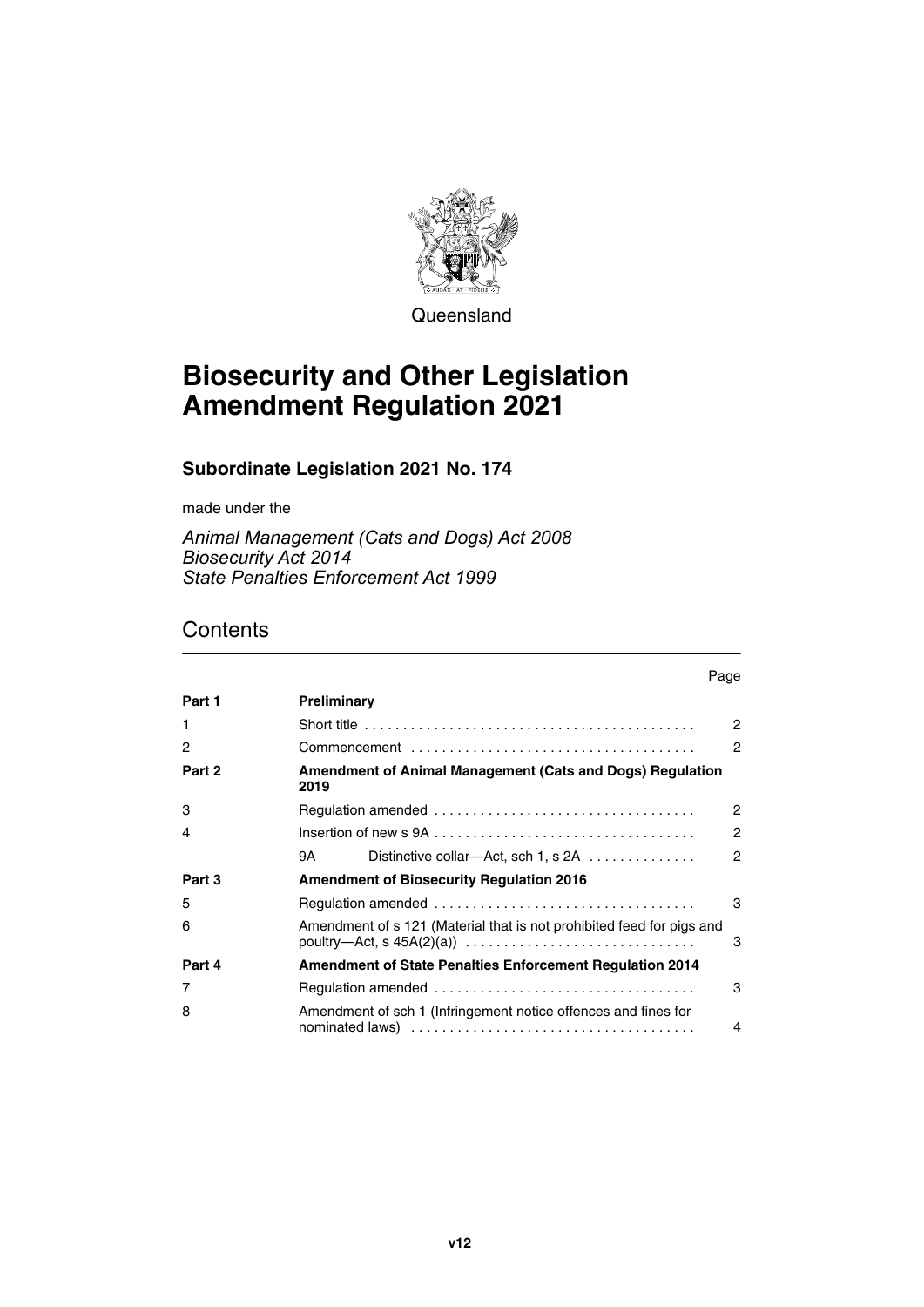Biosecurity and Other Legislation Amendment Regulation 2021 Part 1 Preliminary

<span id="page-1-0"></span> $[s 1]$ 

# **Part 1** Preliminary

#### <span id="page-1-2"></span>**1 Short title**

<span id="page-1-3"></span><span id="page-1-1"></span>This regulation may be cited as the *Biosecurity and Other Legislation Amendment Regulation 2021*.

#### <span id="page-1-4"></span>**2 Commencement**

<span id="page-1-7"></span><span id="page-1-5"></span>Part 2 commences on 1 January 2022.

## <span id="page-1-6"></span>**Part 2 Amendment of Animal Management (Cats and Dogs) Regulation 2019**

#### <span id="page-1-8"></span>**3 Regulation amended**

<span id="page-1-9"></span>This part amends the *Animal Management (Cats and Dogs) Regulation 2019*.

#### <span id="page-1-10"></span>**4 Insertion of new s 9A**

<span id="page-1-11"></span>After section 9—

*insert—*

#### <span id="page-1-13"></span><span id="page-1-12"></span>**9A Distinctive collar—Act, sch 1, s 2A**

- (1) For schedule 1, section 2A(2) of the Act, a distinctive collar for a relevant dog must—
	- (a) be made of durable material; and
	- (b) have a buckle or other fastener to securely attach the collar to the dog; and
	- (c) have diagonal stripes, at an angle of 45 degrees on the collar, that are—
		- (i) at least 25mm wide; and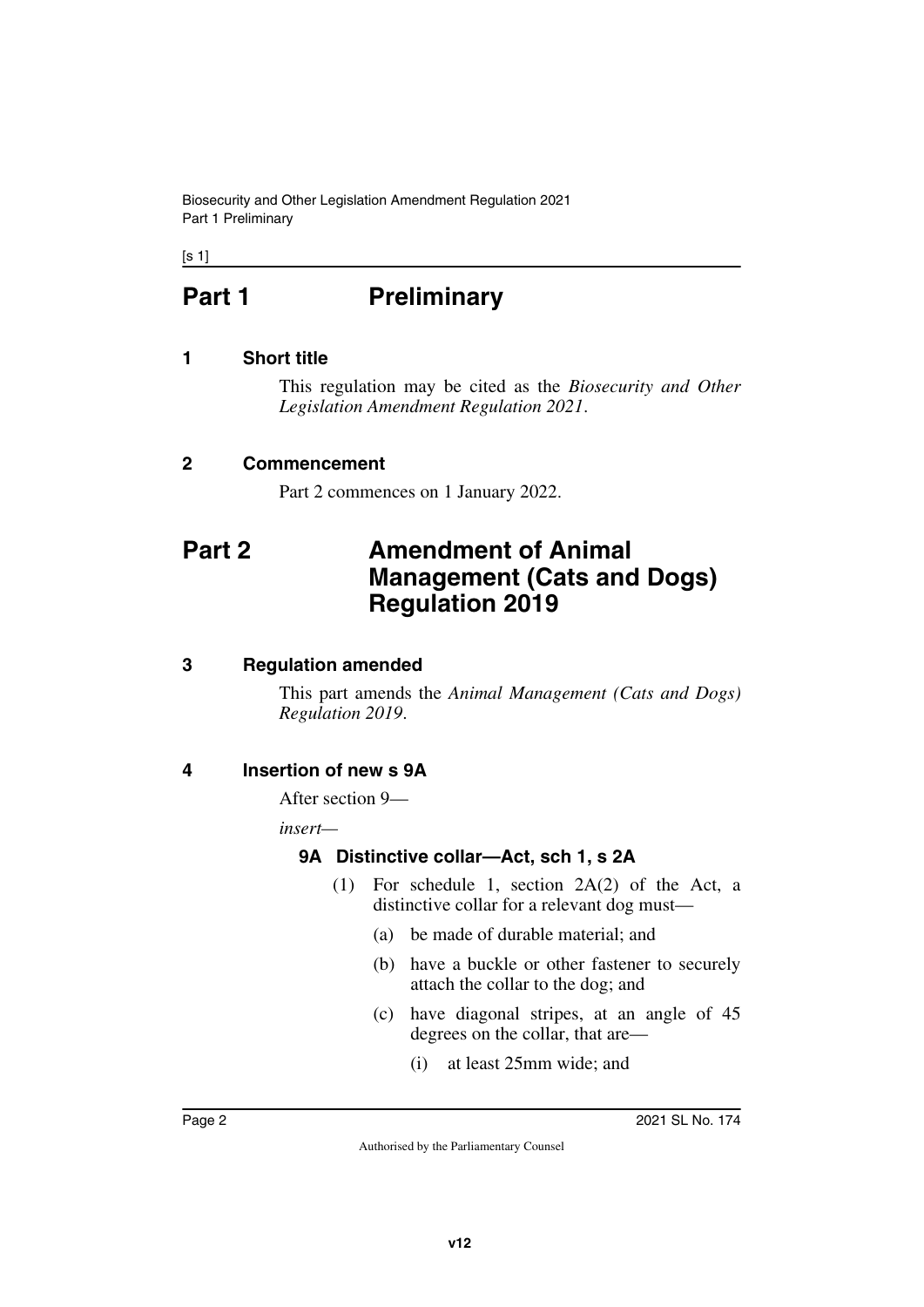[s 5]

- (ii) alternately coloured red and yellow.
- <span id="page-2-1"></span>(2) Also, at least 1 colour of the stripes mentioned in subsection  $(1)(c)(ii)$  must be reflective and visible in low light.

## <span id="page-2-0"></span>**Part 3 Amendment of Biosecurity Regulation 2016**

#### <span id="page-2-2"></span>**5 Regulation amended**

<span id="page-2-5"></span><span id="page-2-3"></span>This part amends the *Biosecurity Regulation 2016*.

#### <span id="page-2-4"></span>**6 Amendment of s 121 (Material that is not prohibited feed for pigs and poultry—Act, s 45A(2)(a))**

(1) Section 121, heading,  $(2)(a)$  —

*omit.*

(2) Section 121—

*insert—*

- <span id="page-2-7"></span>(f) material that has undergone a procedure—
	- (i) approved by the animal health committee; and
	- (ii) carried out under a compliance agreement.

## <span id="page-2-6"></span>**Part 4 Amendment of State Penalties Enforcement Regulation 2014**

#### <span id="page-2-8"></span>**7 Regulation amended**

<span id="page-2-9"></span>This part amends the *State Penalties Enforcement Regulation 2014*.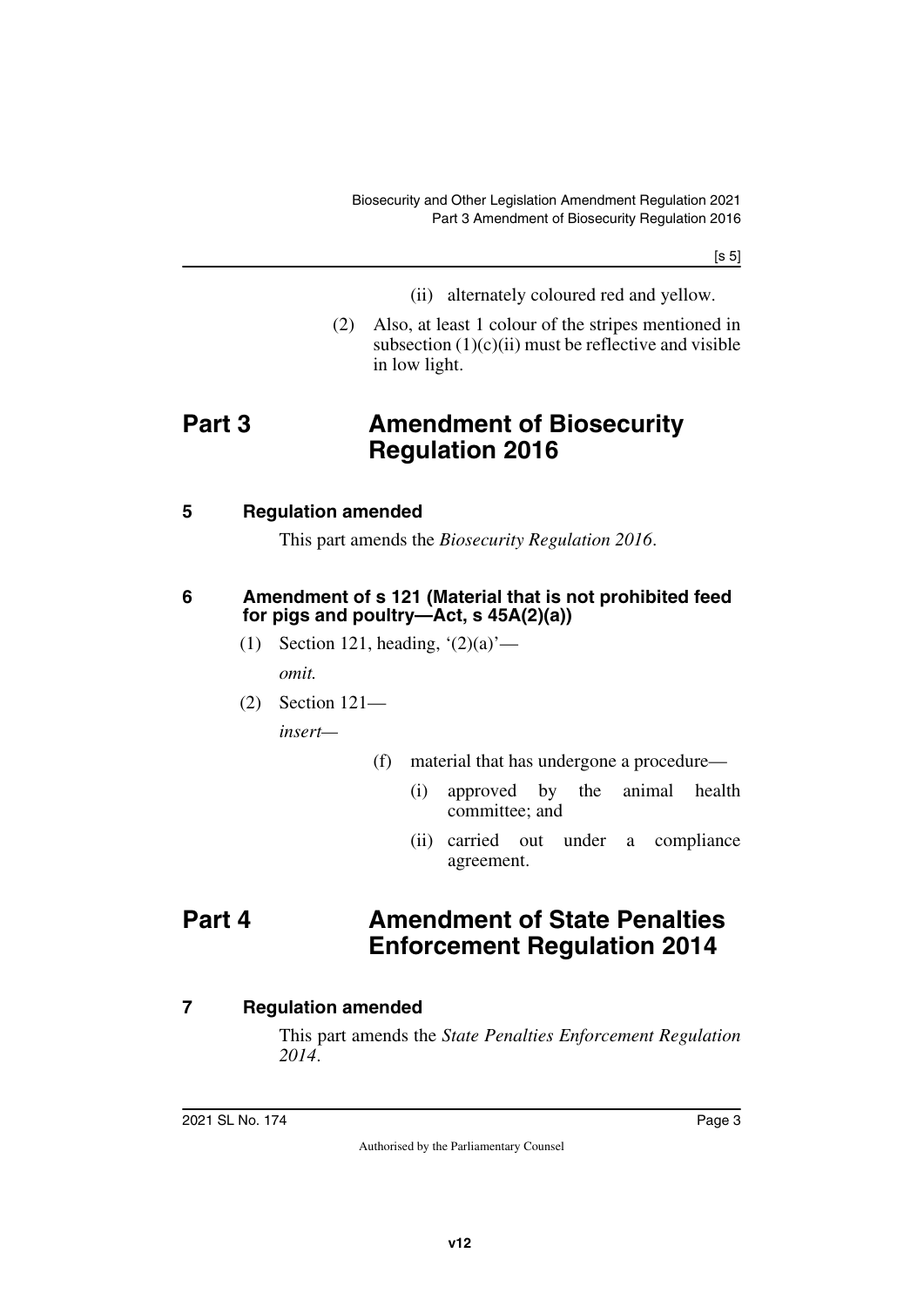[s 8]

#### <span id="page-3-0"></span>**8 Amendment of sch 1 (Infringement notice offences and fines for nominated laws)**

<span id="page-3-1"></span>(1) Schedule 1, entry for *Biosecurity Act 2014*—

*omit* the following entries—

- second entry for section  $24(1)$ , as affected by section 25, entries for the *Biosecurity Regulation 2016*, section 70(1) and (2)
- entry for section  $43(2)$
- entry for section 133(2)
- (2) Schedule 1, entry for *Biosecurity Act 2014 insert—*

| $s\,43(1)$ | 5 | 25 |
|------------|---|----|
| $s\,43(2)$ | 5 | 25 |
| s 133(2)   |   | 5  |
| s 156(4)   |   | 5  |
| s 190(4)   |   |    |

(3) Schedule 1, entry for *Biosecurity Act 2014*, second entry for section 24(1), as affected by section 25—

*insert—*

•  $s \, 71A(2)$  7 35